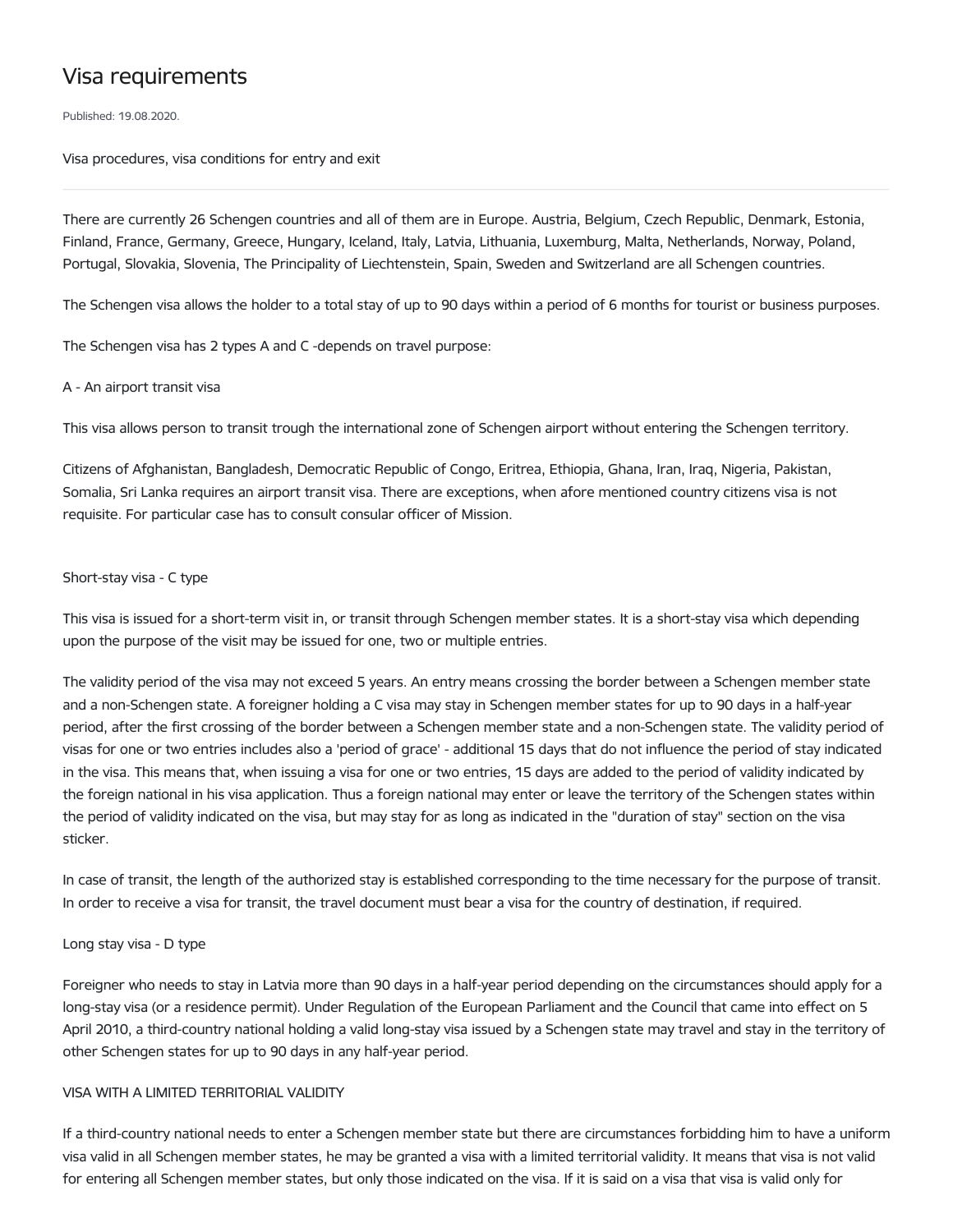Latvia, a foreigner is barred from entering other Schengen member states.

Visas with limited territorial validity may be issued for transit or a short-term visit in a Schengen member state that does not exceed 90 days in a half-year period.

# B - type visa

Since the coming into effect of the Visa Code, it has become the principal piece of legislation regulating procedures for issuing short-stay visas thus introducing harmonised visa procedures in all member states of Schengen Agreement. It should be noted that the Visa Code simplifies the system of visa types, by abolishing type B, i.e., transit visas, it facilitates issuing multiple-entry visas, as well as simplifies and harmonises the scope of documents to be submitted for obtaining a Schengen visa, thus making it easier for foreigners to visit the Schengen territory, including Latvia.

## Determination of the competent state

A foreigner wishing to obtain a Schengen visa must apply at the representation of the competent state. The "competent state" is the state competent for deciding on a visa application, and is a state whose territory constitutes the sole destination of the visit.

If the visit includes more than one destination, the competent state is the one whose territory constitutes the main destination of the visit(s) in terms of the length or purpose of stay.

But if the main destination cannot be established, the responsible state shall be the first state the border of which a foreigner has planned to cross in order to enter the Schengen Area.

If the purpose of the visit is transit, and the transit will take place through only one Member State, the competent state is the Member State concerned. In the case of transit through several Member States, the competent state is the Member State the external border of which the foreigner intends to cross when starting the transit.

If a foreigner requires an airport transit visa, it is issued by the representation of the Member State on whose territory the transit airport is situated. In the case of double or multiple airport transit, the competent state is the Member State whose external border the foreigner has planned to cross in order to enter the Schengen area.

# Consular territorial competence

A third-country national must apply for a visa at the consulate of the competent Schengen state in whose territorial competence the applicant legally resides.

It is possible to distinguish following three options:

If the third-country national, who intends to travel to Latvia, legally resides in a state where a Latvian Diplomatic and Consular Mission is present, he or she must lodge their visa application at this Latvian Diplomatic and Consular Mission.

If the third-country national, who intends to travel to Latvia, legally resides in a state without a Latvian Diplomatic and Consular Mission, but there is other Schengen Member State representing Latvia in the issuance of a Schengen visas, he or she must lodge their visa application at this responsible Diplomatic and Consular Mission of the other Schengen Member State. Please be informed that the Diplomatic and Consular Missions of other Schengen Member States represent Latvia only in the issuance of a short stay visas (uniform visa, visa with limited territorial validity and airport transit visa) with a duration of no more than three months in any six-month period from the date of first entry in the territory of Schengen Member State.

If the third-country national legally resides in a place without a Latvian Diplomatic and Consular Mission and there is no other Schengen Member State that is authorised to issue visas on behalf of Latvia or the third-country national is willing to apply for long term visa with a duration of more than three months in any six-month period from the date of first entry in the territory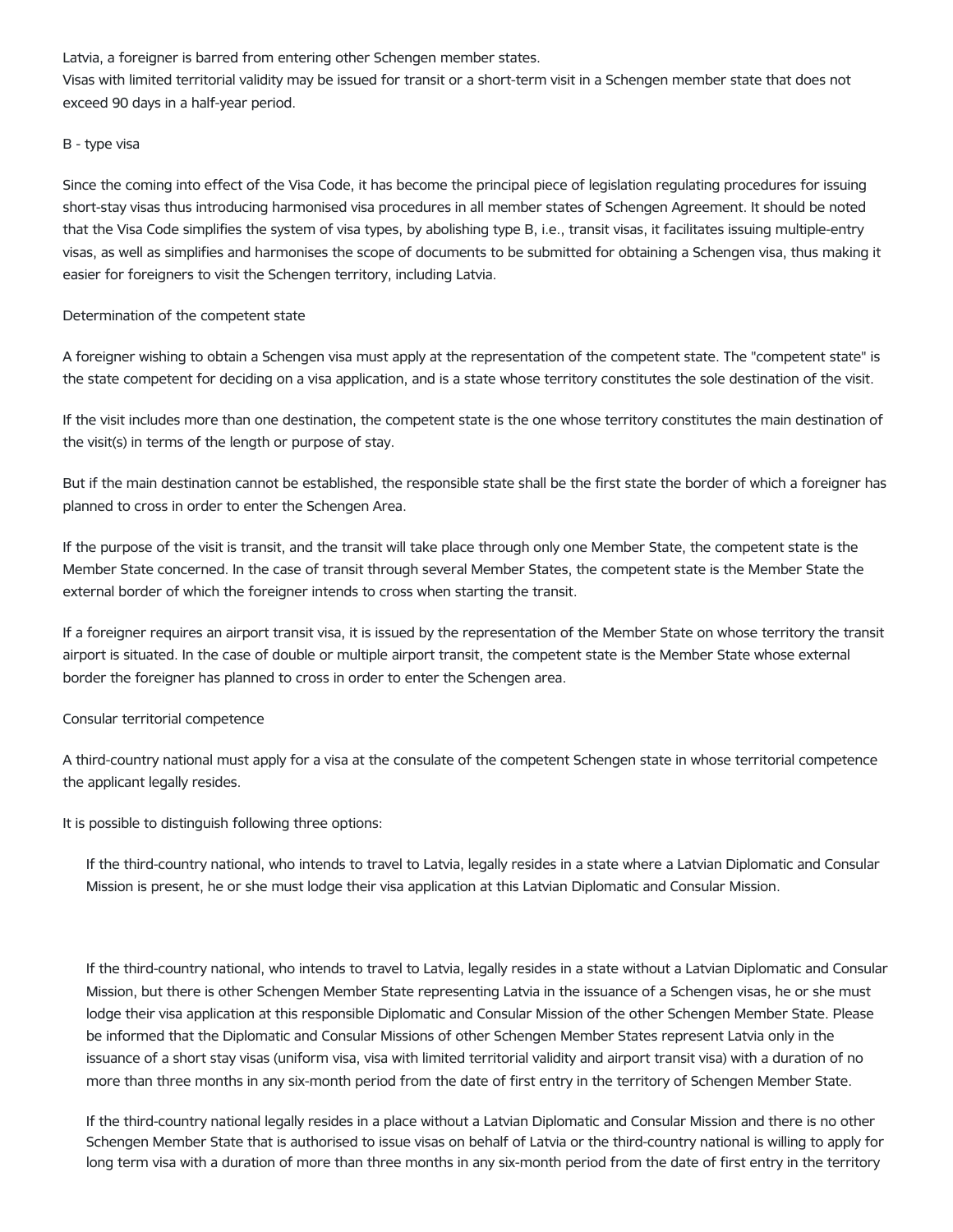of Schengen Member State, he or she must lodge their visa application at the Latvian Diplomatic and Consular Mission in whose territorial competence the applicant legally resides.

The territorial competence of the Latvian Diplomatic and Consular Missions is determined by regulations No. 725 "Regulations on the territorial competence on requiring visas at the Diplomatic and Consular Missions of the Republic of Latvia" issued by the Cabinet of Ministers of the Republic of Latvia on 3 August 2010.

!!! Please note that the territorial competence in the above mentioned Regulations is distinguished by two different categories of visas and they are as follows:

In compliance with a Community Code on Visas - a short term visa (uniform visa, visa with limited territorial validity and airport transit visa) with duration of no more than three months in any six-month period from the date of first entry in the territory of Schengen Member State (Annex 1 of the above Regulations);

In compliance with Immigration Law of the Republic of Latvia - a long term visa with duration of more than three months in any six-month period from the date of first entry in the territory of Schengen Member State (Annex 2 of the above Regulations).

A visa application may be accepted by a competent Diplomatic and Consular Mission also if the third-country national is legally present but not residing in the territorial competence of the respective Diplomatic and Consular Mission. However, in this case the applicant has to provide a justification for lodging the application at that particular Diplomatic and Consular Mission. Since it is the Diplomatic and Consular Mission that decides on whether, according to a Community Code on Visas, it is competent to accept a visa application from an applicant who is legally present but not residing in it's territorial competence, we suggest that the applicant contacts the relevant Diplomatic and Consular Mission in advance to clarify whether a visa application can be accepted by this particular Diplomatic and Consular Mission.

Documents required when applying for a visa

If a foreign national applies for a visa to enter Latvia or for transit through Latvia, he has to submit the following:

Passport or other travel document with a period of validity extending at least three months past that of the visa, containing at least two blank pages for affixing visas, and issued within the previous ten years

Visa application form completed and signed by the applicant

1 colour photo (35mm x 45mm)

travel medical insurance policy valid for the whole Schengen area and covering the entire period of the foreigner's intended visit in the Schengen area (see section "Travel medical insurance")

payment or confirmation of the payment of visa application fee

When applying for a Schengen visa, the applicant also submits:

documents indicating the purpose of the journey

documents in relation to accommodation, or proof of sufficient means to cover his accommodation

documents indicating that the applicant possesses sufficient means of subsistence both for the duration of the intended stay and for the return to his country of origin or residence

information enabling an assessment of the applicant's intention to leave the territory of the member state before the expiry of the visa applied for

a foreigner applies for a transit visa, he has to hold a valid visa of the state that he intends to enter after leaving the Schengen area, except when a foreigner is not required a visa to enter the country of his destination after exiting the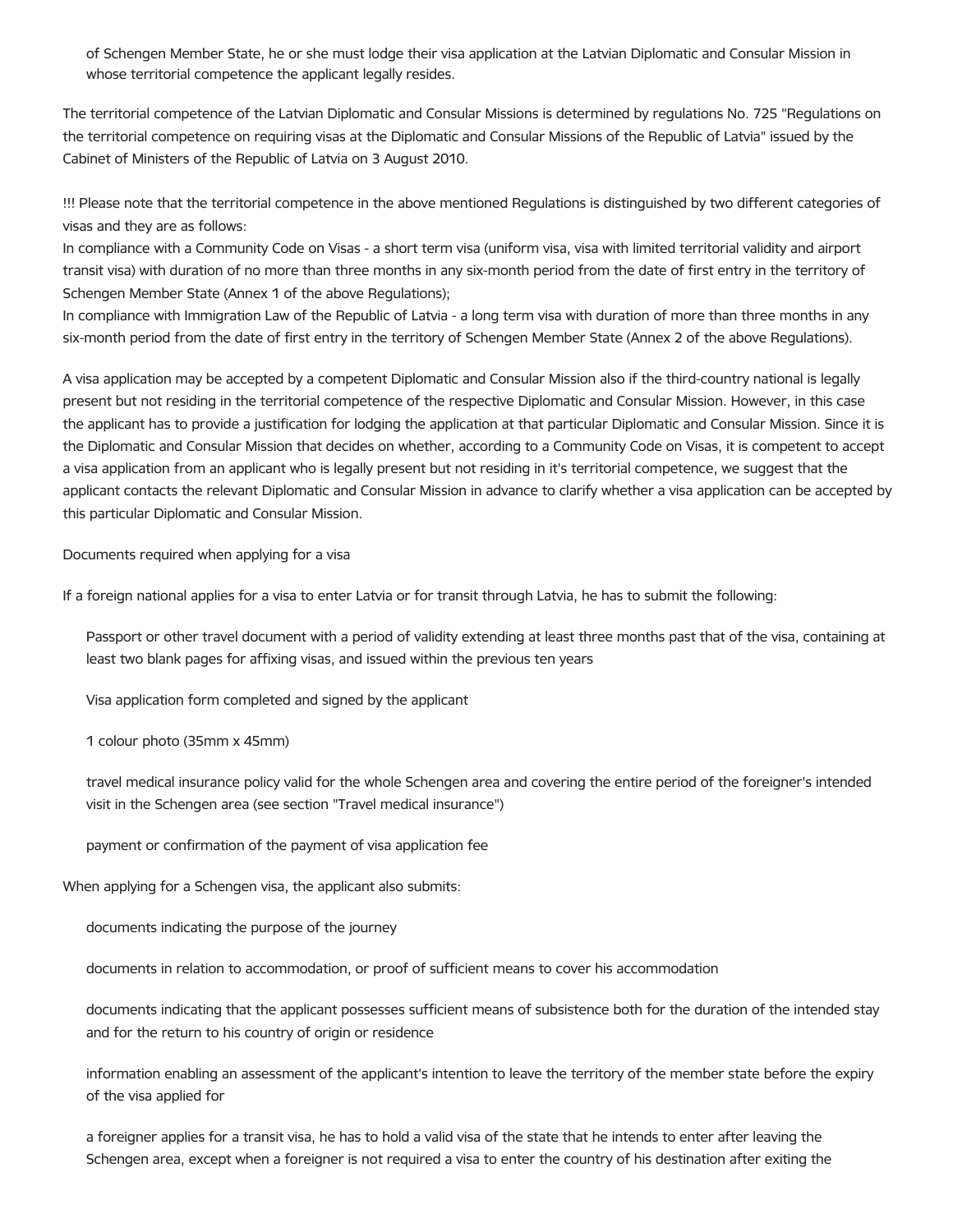Schengen area.

When applying for an airport transit visa, the applicant also submits:

documents in relation to the onward journey to the final destination after the intended airport transit

information enabling the assessment of the applicant's intention not to enter the territory of the member states.

Consular officers of the representations decide upon the kind of supporting documents that have to be submitted by foreign nationals. This depends on the purpose of the visit, travelling experience, ties to the state of residence or situation of the state of residence. For more detailed information about supporting documents to be annexed to a visa application, please contact the respective representation where the foreigner intends to apply for a visa, and/or check the information on the homepage of the respective representation.

Supporting documents when applying for a visa to Latvia at a representation of another Schengen state

When applying for a visa at the diplomatic or consular representation of another Schengen state representing Latvia in issuing Schengen visas, a foreign national should be aware of the following:

a translation into English or in the language of the representation in charge of issuing the visa must be attached to the documents produced in Latvian

an invitation approved by the Office of Migration of Citizenship Affairs should be submitted at the relevant representation in paper-form.

The inviting party will be provided with an invitation in paper-form if the diplomatic representation of another Schengen state issuing visas on behalf of Latvia is indicated as the place for applying for a visa. After the receipt of the invitation it must be forwarded to the visa applicant.

Visa application fees at the diplomatic and consular representations of Latvia abroad: Type of visa Fees Short-stay visa (type C) 60 EUR Short-stay visa (type C) for children from the age of 6 years and under the age of 12 years 35 EUR Airport transit visa (type A) 60 EUR Visa with a limited territorial validity (type C) 60 EUR One entry or double entry long-term visa (type D) 43 LVL Multiple entry long-term visa (type D) 60 LVL

Waiver of the visa fee The visa fee is waived for:

children under the age of six

school pupils, students, postgraduate students and accompanying teachers who undertake stays for the purpose of study or educational training

researchers from third countries entering the European Community for the purpose of carrying out scientific research

Representatives of non-profit organizations aged 25 years or less participating in seminars, conferences, sports, cultural or educational events organized by non-profit organizations.